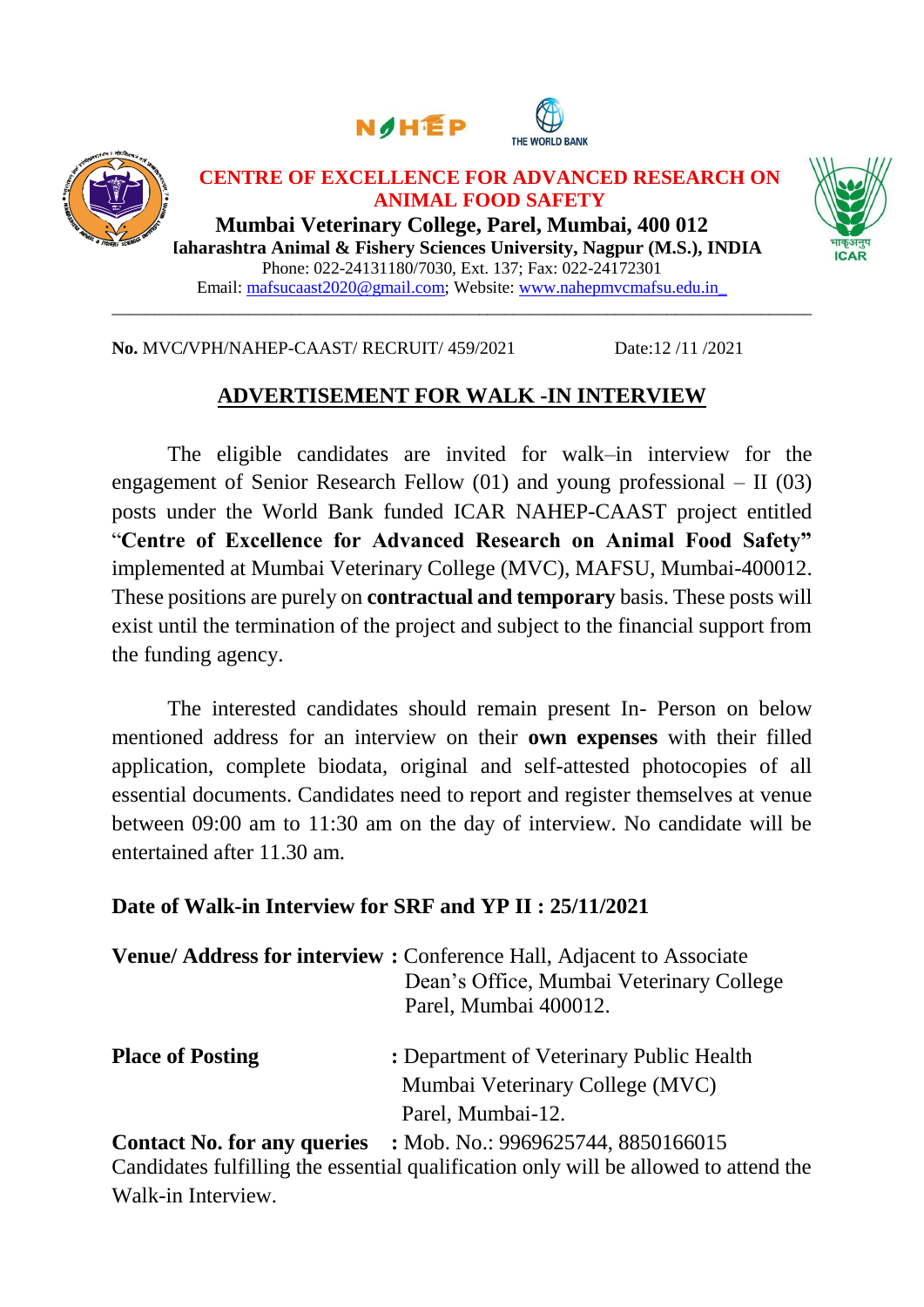| S.  | Name of the           | <b>No. of Posts and</b>      | <b>Eligibility Qualifications and Experience</b>       |  |  |  |  |
|-----|-----------------------|------------------------------|--------------------------------------------------------|--|--|--|--|
| No. | <b>Post</b>           | Pay                          |                                                        |  |  |  |  |
| 1.  | <b>Senior</b>         | 01 Posts                     | <b>Essential Qualification:</b>                        |  |  |  |  |
|     | <b>Research</b>       | Rs. 31,000/- per             | Master (MVSc) in Veterinary Public Health/             |  |  |  |  |
|     | <b>Fellow (SRF)</b>   | month + HRA for $1st$        | Veterinary Microbiology/ Animal                        |  |  |  |  |
|     | in Veterinary         | and 2 <sup>nd</sup> Year and | Biotechnology                                          |  |  |  |  |
|     | Public Health/        | Rs. 35,000/- per             | Desirable: Ph. D. Degree/ Two Years'                   |  |  |  |  |
|     | Veterinary            | $month + HRA$ for            | experience in relevant field of the project            |  |  |  |  |
|     | Microbiology/         | 3rd Year                     | Nature of work: Research related to the food           |  |  |  |  |
|     | Animal                |                              | safety and objectives of project.                      |  |  |  |  |
|     | Biotechnology         |                              | Preparation of reports, preparation of NABL            |  |  |  |  |
|     |                       |                              | related document. Assistance to RA and any             |  |  |  |  |
|     |                       |                              | other work assigned by PI etc.                         |  |  |  |  |
| 2.  | Young                 | 01 Post                      | <b>Essential Qualification: M. Sc. / M. Tech.</b>      |  |  |  |  |
|     | <b>Professional</b> – | Rs. 35,000/-                 | in Biotechnology/Microbiology/                         |  |  |  |  |
|     | $II$ (YP II) in       | (Consolidated) per           | Biochemistry                                           |  |  |  |  |
|     | Biotechnology/        | month                        | <b>Desirable:</b> Experience in related field of       |  |  |  |  |
|     | Microbiology/         |                              | project, handling Real Time PCR,                       |  |  |  |  |
|     | Biochemistry/         |                              | bioinformatics analysis etc.                           |  |  |  |  |
|     |                       |                              | Nature of work: Microbiological<br>and                 |  |  |  |  |
|     |                       |                              | molecular analysis of animal origin food               |  |  |  |  |
|     |                       |                              | samples for detection of pathogens, report             |  |  |  |  |
|     |                       |                              | preparation Assistance to RA and any other             |  |  |  |  |
|     |                       |                              | work assigned by PI etc.                               |  |  |  |  |
| 3.  | Young                 | 02 Posts                     | <b>Essential Qualification:</b> M. Sc. / M. Tech.      |  |  |  |  |
|     | <b>Professional</b> – | Rs. 35,000/-                 | Analytical<br>Chemistry<br>Organic<br>$\sqrt{2}$<br>in |  |  |  |  |
|     | $II$ (YP II) in       | (Consolidated) per           | Chemistry/ Agro Chemistry                              |  |  |  |  |
|     | Analytical            | month                        | <b>Desirable:</b> Experience of handling LCMS-         |  |  |  |  |
|     | Chemistry /           |                              | MS, ICPMS etc.                                         |  |  |  |  |
|     | Organic               |                              | Nature of work: Extraction & analysis of               |  |  |  |  |
|     | Chemistry/            |                              | Meat, egg, fish $\&$ other food samples for            |  |  |  |  |
|     | Agro                  |                              | detection of chemical & antibiotic residue             |  |  |  |  |
|     | Chemistry             |                              | using LCMS-MS, ICPMS. Assistance to RA                 |  |  |  |  |
|     |                       |                              | and any other work assigned by PI etc.                 |  |  |  |  |

# **The details of the Posts, Emoluments and Eligibility Qualifications**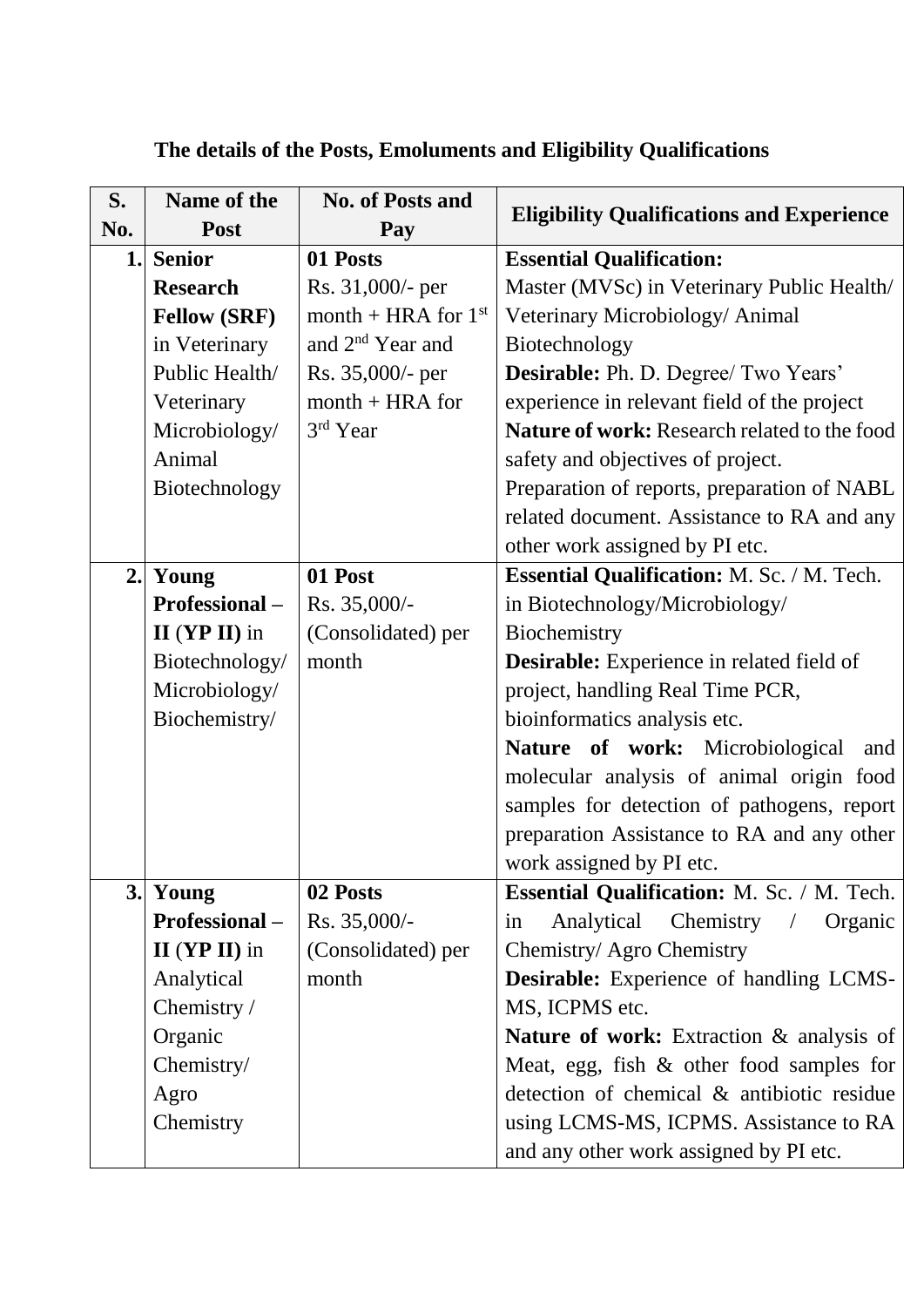# **Terms, conditions and Important Instructions for Applicants:**

- 1. The engagement in the scheme is purely time-bound, non-regular and on co-terminus basis with the scheme. The services of the incumbent shall stand terminated automatically on expiry of the period given in the sanction.
- 2. The candidates are required to submit the duly signed application as per the format annexed (use Annexure of relevant post).
- 3. The candidate must bring one set of their complete bio data with selfattested copies of the testimonials and age proof with a passport size photograph along with all original certificates of all required certificates from matriculation onwards and experience certificate in original (if any) with them. Candidates needs to submit relevant proofs of their qualifications, age, relevant experience etc. with their application and the original documents at the time of interview. No Objection Certificate (NOC) from employee in case of employed candidates.
- 4. **No TA/DA will be paid** to the candidates appearing for interview.
- 5. The candidates will have no claim for his/her continuation of service as well as claim for appointment on regular establishment in the service/s of MVC/MAFSU/ICAR Establishment. The posts will be discontinued with termination of the project.
- 6. Selected Candidates can discontinue/ leave the job justifying proper reasons and giving at least one-month prior notice to this office or he/she has to deposit one month's salary in the office.
- 7. The selection committee reserves the rights to reject one or more applications at their discretion without any reason thereof.
- 8. Concealing of facts or canvassing in any form shall lead to disqualification of the candidature or termination even after appointment.
- 9. All posts are full time and required to adhere to the disciplinary regulation of the ICAR/MAFSU/ College; hence, regular attendance of the project staff will be maintained by keeping an attendance register/biometric record.
- 10. Non-maintenance of the discipline and failure to perform the assigned duties will make the candidate liable for termination during the appointment period as per ICAR rules.
- 11. The Upper Age Limit for unreserved and reserved candidates will be as per ICAR/Government of Maharashtra/ India rules.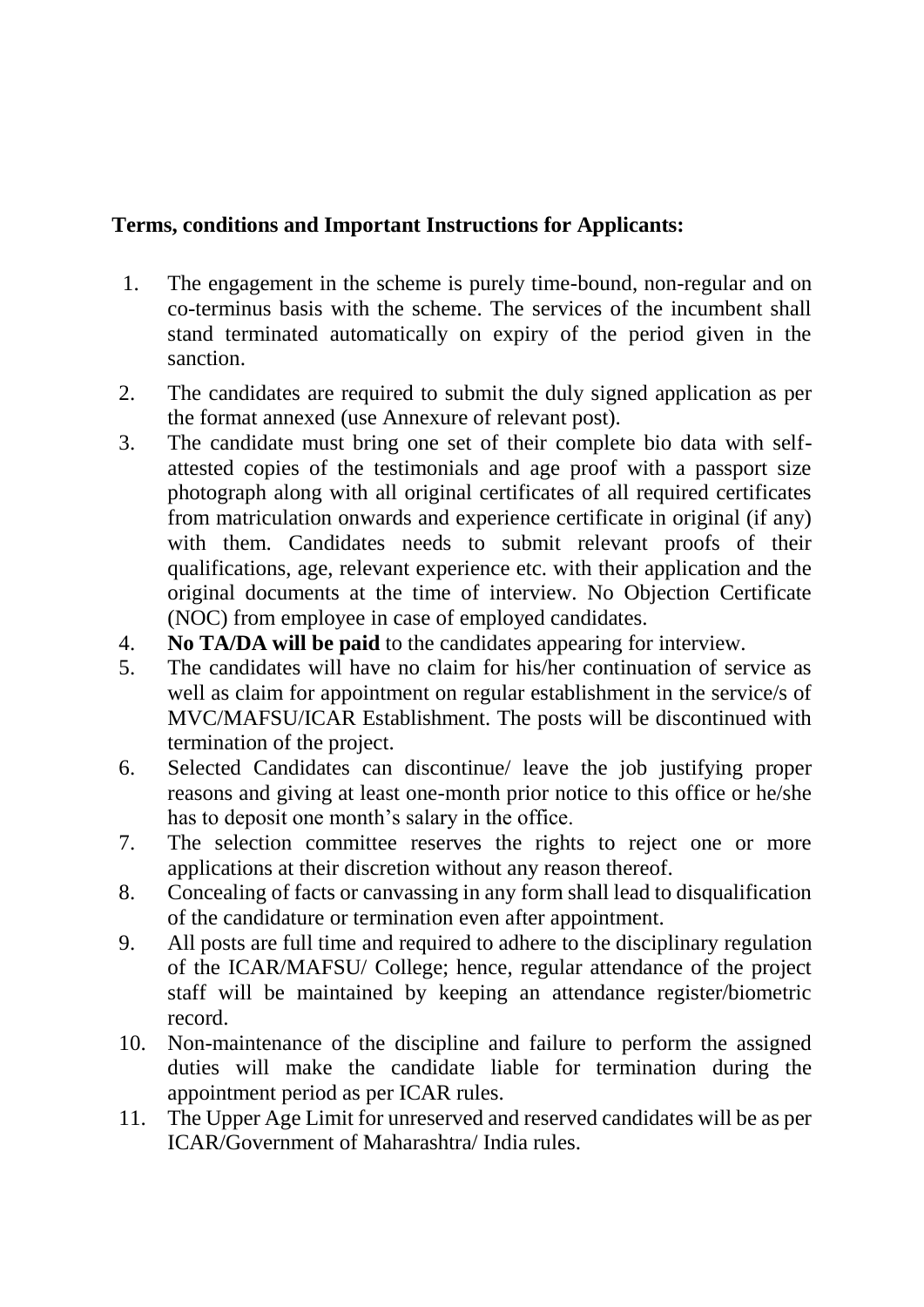- 12. The NAHEP-CAAST project will have intellectual property rights/proprietary rights on output of the research work carried out by SRF/YP-II/ Unskilled Personnel during project period.
- 13. The terms and conditions may change if the Council modify, add, delete and/or amend/change the guidelines/rules of recruitment with the approval of the Governing Body.
- 14. Salary for the selected candidates after joining will be paid as per the ICAR norms and the income tax will be deducted at source as per rules.
- 15. The consolidated pay/ emoluments given in this advertisement may be changed in future as per new amendments or revision made by University/funding agency.
- 16. The candidate should follow all the guidelines related to prevention of Covid-19 issued by Govt. of Maharashtra/Govt. of India, at the venue of interview.
- 17. The decision of the,
- 18. **Principal Investigator** ICAR-NAHEP-CAAST with respect to selection of candidates shall be final and binding on the applicants.
- 19. Candidates may visit the website of the institute [http://nahepmvcmafsu.edu.in](http://nahepmvcmafsu.edu.in/) for regular updates.

### **Principal Investigator** NAHEP-CAAST- CEARAFS-MAFSU Mumbai Veterinary College, MAFSU, Mumbai-12

# **Copy with respect for favour of information (By Email / Hard copy)**

- 1. The National Coordinator (CAAST), NAHEP, ICAR, Krishi Anusandhan Bhavan-II, Pusa, New Delhi-110012
- 2. The Director of Instructions and Dean, MAFSU, Nagpur.
- 3. The Director of Research, MAFSU, Nagpur.
- 4. The Registrar, MAFSU, Nagpur
- 5. The PA to Hon'ble Vice Chancellor, MAFSU, Nagpur
- 6. Associate Dean, Mumbai Veterinary College, Parel, Mumbai.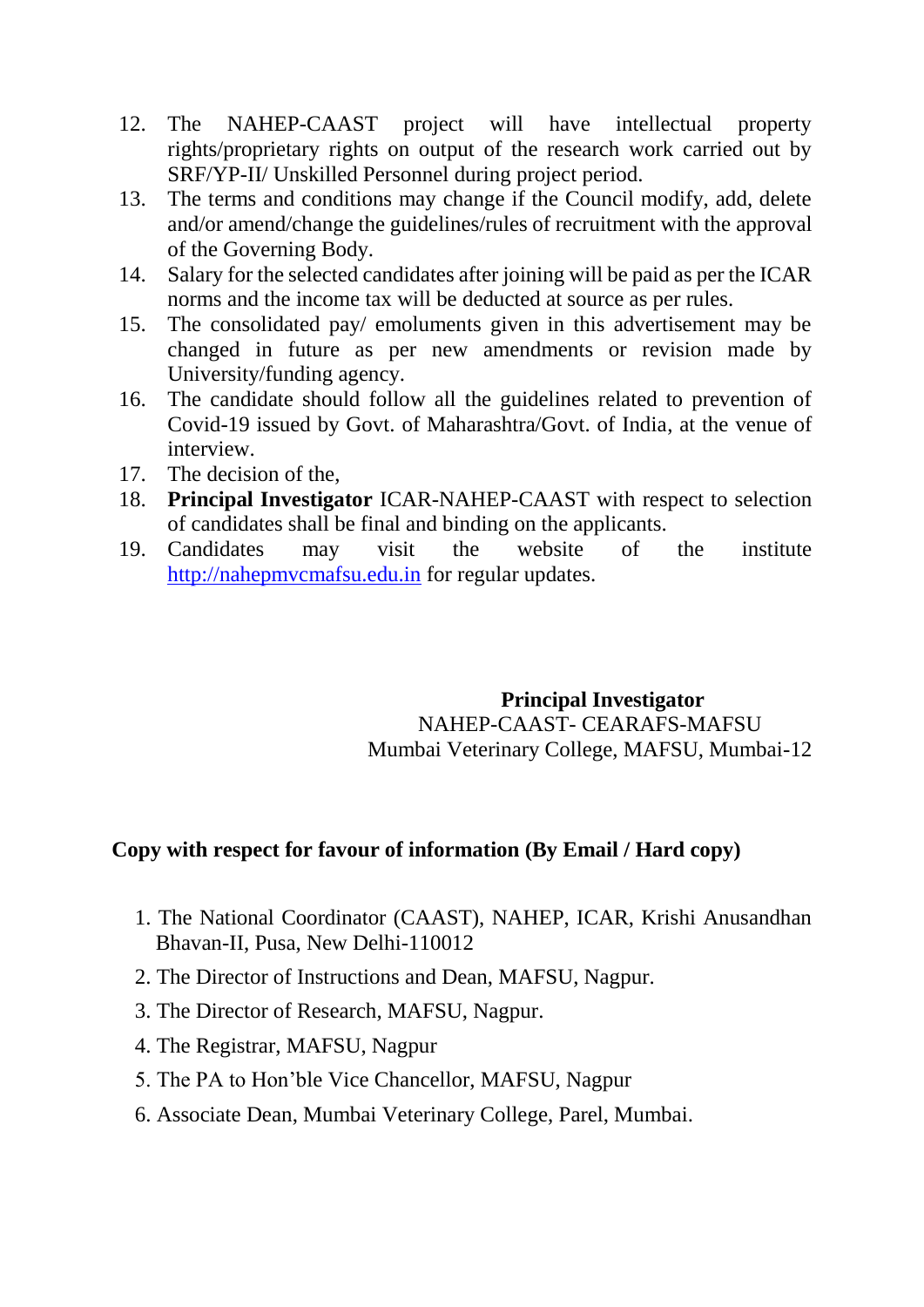





# **CENTRE OF EXCELLENCE FOR ADVANCED RESEARCH ON ANIMAL FOOD SAFETY**

**Mumbai Veterinary College, Parel, Mumbai, 400 012 Maharashtra Animal & Fishery Sciences University, Nagpur (M.S.), INDIA** Phone: 022-24131180/7030, Ext. 137; Fax: 022-24172301 Email: mafsucaast2020@gmail.com; Website: [www.nahepmvcmafsu.edu.in\\_](http://www.nahepmvcmafsu.edu.in_/)



### **Proforma for Application (Annexure –I) SRF**

\_\_\_\_\_\_\_\_\_\_\_\_\_\_\_\_\_\_\_\_\_\_\_\_\_\_\_\_\_\_\_\_\_\_\_\_\_\_\_\_\_\_\_\_\_\_\_\_\_\_\_\_\_\_\_\_\_\_\_\_\_\_\_\_\_\_\_\_\_\_\_\_\_\_\_\_\_\_\_\_\_\_

| 1.               |                                                           | Post applied for                                             |            |         |            |              |              |                            |            |  |
|------------------|-----------------------------------------------------------|--------------------------------------------------------------|------------|---------|------------|--------------|--------------|----------------------------|------------|--|
| 2.               | Full Name (in Block letters)                              |                                                              |            |         |            |              |              |                            |            |  |
| 3.               | Father's / Husband Name                                   |                                                              |            |         |            |              |              |                            |            |  |
| $\overline{4}$ . |                                                           | Gender                                                       |            |         |            |              |              | Photo to be pasted<br>here |            |  |
| 5.               |                                                           | Date of Birth                                                |            |         |            |              |              |                            |            |  |
| 6.               |                                                           | Age as on the last date of application/<br>date of interview |            |         |            |              |              |                            |            |  |
| 7.               |                                                           | <b>Marital Status</b>                                        |            |         |            |              |              |                            |            |  |
| 8.               |                                                           | <b>Mobile Number</b>                                         |            |         |            |              |              |                            |            |  |
| 9.               |                                                           | <b>E-Mail Address</b>                                        |            |         |            |              |              |                            |            |  |
| 10.              | code)                                                     | Correspondence Address (with pin                             |            |         |            |              |              |                            |            |  |
| 11.              |                                                           | <b>Permanent Address</b>                                     |            |         |            |              |              |                            |            |  |
| 12.              | Category: SC/ST/NT/OBC/General/<br>Other if any - specify |                                                              |            |         |            |              |              |                            |            |  |
| 13.              | Subject specialization:                                   |                                                              |            |         |            |              |              |                            |            |  |
| 14.              | S.                                                        | Name of degree                                               | Board/     | Year of | Duration   | Max.         | <b>Marks</b> |                            | Marks/     |  |
|                  | $\mathbf N$                                               |                                                              | University | passing | of course  | <b>Marks</b> |              | Obtained                   | Percentage |  |
|                  | $\mathbf{O}$                                              |                                                              |            |         | (in years) |              |              |                            | /CGPA      |  |
|                  | 1.                                                        | 10th Class or<br>equivalent                                  |            |         |            |              |              |                            |            |  |
|                  | 2.                                                        | $10+2/Higher$<br>Secondary<br>equivalent                     |            |         |            |              |              |                            |            |  |
|                  | 3.                                                        | Bachelor's                                                   |            |         |            |              |              |                            |            |  |
|                  |                                                           | Degree                                                       |            |         |            |              |              |                            |            |  |
|                  | $\overline{4}$ .                                          | Master's Degree                                              |            |         |            |              |              |                            |            |  |
|                  | 5.                                                        | Ph. D.                                                       |            |         |            |              |              |                            |            |  |
|                  | 6.                                                        | Others (Specify)                                             |            |         |            |              |              |                            |            |  |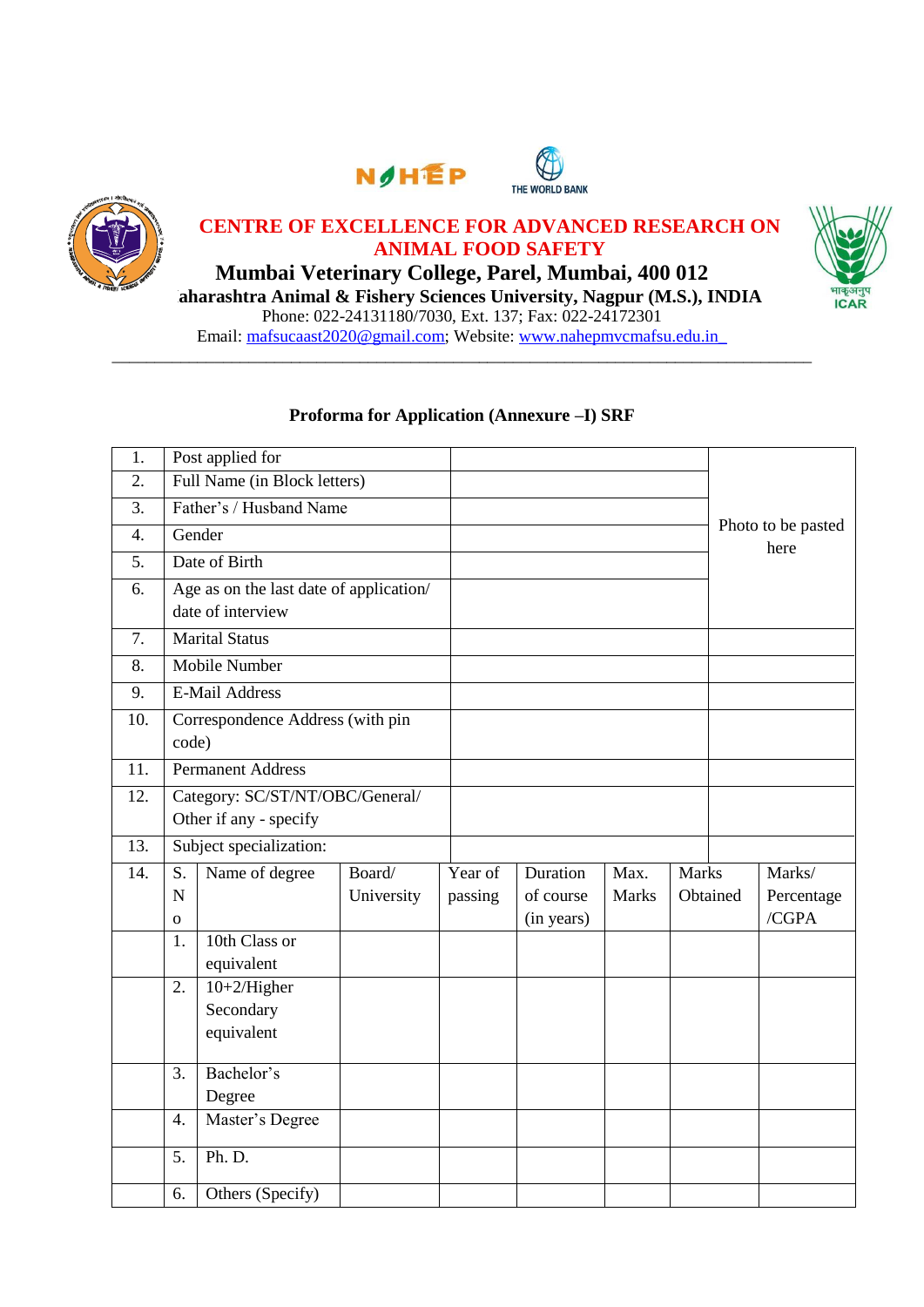| 15. | Are you          |                                  | Yes/No                                           |                                                                              |        |                             |                |  |  |  |  |
|-----|------------------|----------------------------------|--------------------------------------------------|------------------------------------------------------------------------------|--------|-----------------------------|----------------|--|--|--|--|
|     | SET/             |                                  | IF yes, which of the following. $(\sqrt)$        |                                                                              |        |                             |                |  |  |  |  |
|     | GATE/            |                                  | 1. ASRB-NET                                      |                                                                              |        |                             |                |  |  |  |  |
|     | <b>NET</b>       |                                  |                                                  | 2. CSIR-NET                                                                  |        |                             |                |  |  |  |  |
|     | Qualified?       |                                  | 3. UGC-NET                                       |                                                                              |        |                             |                |  |  |  |  |
|     |                  |                                  | 4. MHRD- GATE                                    |                                                                              |        |                             |                |  |  |  |  |
|     |                  |                                  |                                                  | 5. DBT- Biotechnology Eligibility Test / Test Conducted in Bioinformatics by |        |                             |                |  |  |  |  |
|     |                  |                                  |                                                  | <b>Bioinformatics National Consortium</b>                                    |        |                             |                |  |  |  |  |
|     |                  |                                  |                                                  | 6. ICMR- JRF Entrance Exam                                                   |        |                             |                |  |  |  |  |
|     |                  |                                  |                                                  | 7. ICAR- JRF Entrance Exam                                                   |        |                             |                |  |  |  |  |
|     |                  |                                  |                                                  | 8. DAE-JEST & JGEEBILS, NBHM                                                 |        |                             |                |  |  |  |  |
|     |                  |                                  |                                                  | 9. Other equivalent exam. (Specify)                                          |        |                             |                |  |  |  |  |
| 16. | Work experience: |                                  |                                                  |                                                                              |        |                             |                |  |  |  |  |
|     | S.               |                                  | Designation                                      | Name of employer                                                             | Period |                             | No. of years / |  |  |  |  |
|     | No               |                                  |                                                  |                                                                              | From   | To                          | month          |  |  |  |  |
|     | 1.               |                                  |                                                  |                                                                              |        |                             |                |  |  |  |  |
|     | 2.               |                                  |                                                  |                                                                              |        |                             |                |  |  |  |  |
|     | 3.               |                                  |                                                  |                                                                              |        |                             |                |  |  |  |  |
|     |                  |                                  |                                                  |                                                                              |        | <b>Total Service Length</b> |                |  |  |  |  |
| 17. |                  |                                  |                                                  | Publications (Number only & Proofs to be attached/provided)):                |        |                             |                |  |  |  |  |
|     |                  | 1. Published papers in Journals: |                                                  |                                                                              |        |                             |                |  |  |  |  |
|     |                  |                                  | 2. Books Published / Chapters published in Book: |                                                                              |        |                             |                |  |  |  |  |
|     |                  |                                  | 3. Awards / Memberships:                         |                                                                              |        |                             |                |  |  |  |  |
| 18. |                  |                                  | Present employment                               |                                                                              |        |                             |                |  |  |  |  |
|     | details          |                                  |                                                  |                                                                              |        |                             |                |  |  |  |  |
| 19. |                  |                                  | <b>Additional Information</b>                    |                                                                              |        |                             |                |  |  |  |  |
|     |                  | with proof, if any               |                                                  |                                                                              |        |                             |                |  |  |  |  |

The information given above by me is true to the best of my knowledge and belief. If any information is being found false, my candidature/services if selected, may be terminated without any notice.

#### **Date:**

#### **Place:**

### **Signature**

Full Name of the Candidate: …………………………………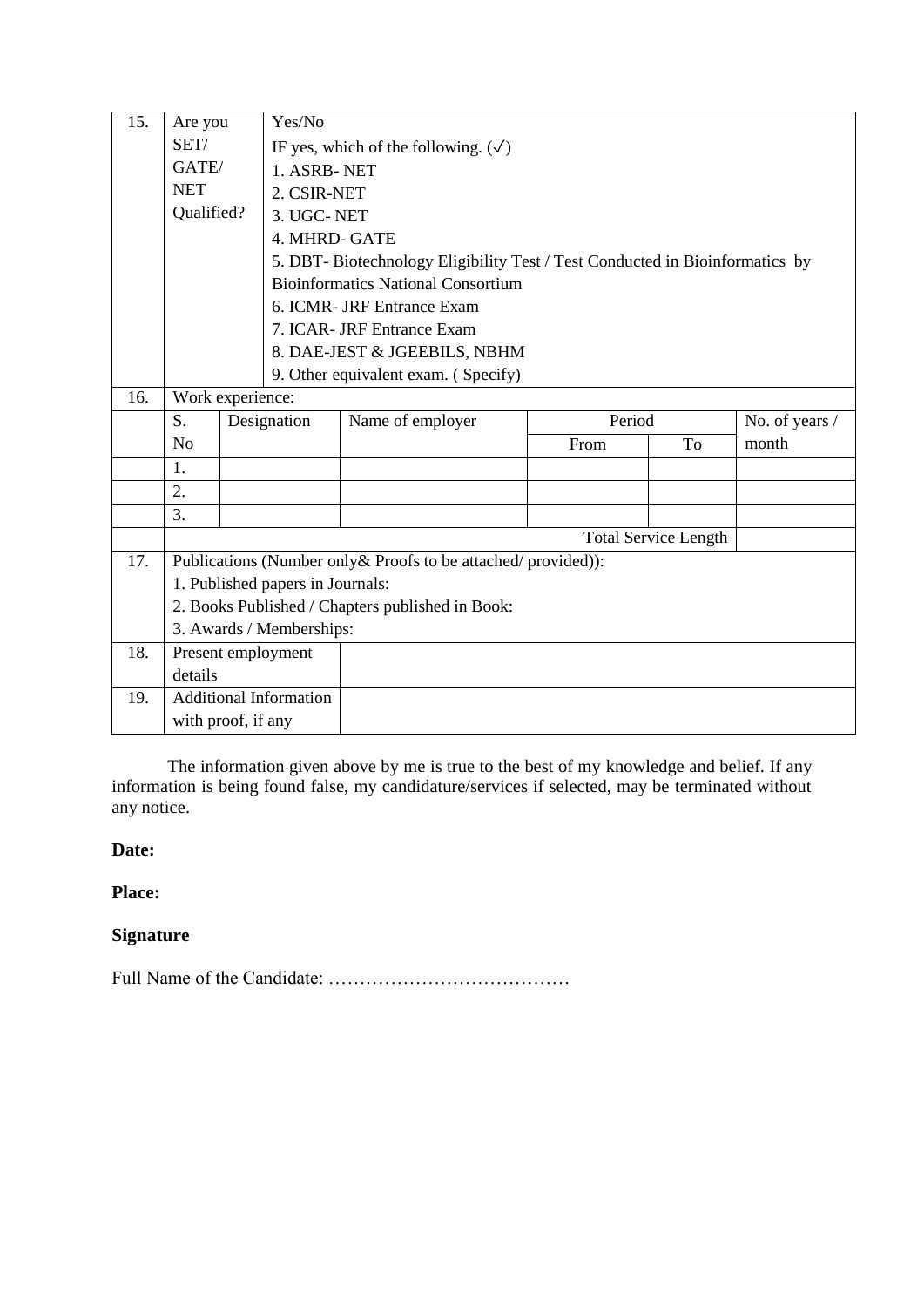





### **CENTRE OF EXCELLENCE FOR ADVANCED RESEARCH ON ANIMAL FOOD SAFETY**

**Mumbai Veterinary College, Parel, Mumbai, 400 012 Maharashtra Animal & Fishery Sciences University, Nagpur (M.S.), INDIA** Phone: 022-24131180/7030, Ext. 137; Fax: 022-24172301 Email: mafsucaast2020@gmail.com; Website: [www.nahepmvcmafsu.edu.in\\_](http://www.nahepmvcmafsu.edu.in_/)



### **Proforma for Application (Annexure –II) YP-II**

\_\_\_\_\_\_\_\_\_\_\_\_\_\_\_\_\_\_\_\_\_\_\_\_\_\_\_\_\_\_\_\_\_\_\_\_\_\_\_\_\_\_\_\_\_\_\_\_\_\_\_\_\_\_\_\_\_\_\_\_\_\_\_\_\_\_\_\_\_\_\_\_\_\_\_\_\_\_\_\_\_\_

| 1.  |                                                              | Post applied for                          |            |         |                         |              |              |                            |                     |
|-----|--------------------------------------------------------------|-------------------------------------------|------------|---------|-------------------------|--------------|--------------|----------------------------|---------------------|
| 2.  |                                                              | Full Name (in Block letters)              |            |         |                         |              |              |                            |                     |
| 3.  | Father's / Husband Name                                      |                                           |            |         |                         |              |              |                            |                     |
| 4.  | Gender                                                       |                                           |            |         | Male/Female             |              |              | Photo to be pasted<br>here |                     |
| 5.  |                                                              | Date of Birth                             |            |         |                         |              |              |                            |                     |
| 6.  | Age as on the last date of application/<br>date of interview |                                           |            |         |                         |              |              |                            |                     |
| 7.  |                                                              | <b>Marital Status</b>                     |            |         |                         |              |              |                            |                     |
| 8.  |                                                              | Mobile Number                             |            |         |                         |              |              |                            |                     |
| 9.  |                                                              | <b>E-Mail Address</b>                     |            |         |                         |              |              |                            |                     |
| 10. |                                                              | Correspondence Address (with pin          |            |         |                         |              |              |                            |                     |
|     | code)                                                        |                                           |            |         |                         |              |              |                            |                     |
| 11. |                                                              | <b>Permanent Address</b>                  |            |         |                         |              |              |                            |                     |
| 12. | Category: SC/ST/NT/OBC/General/                              |                                           |            |         |                         |              |              |                            |                     |
|     | Other if any - specify                                       |                                           |            |         |                         |              |              |                            |                     |
| 13. | Subject specialization:                                      |                                           |            |         |                         |              |              |                            |                     |
| 14. | S.                                                           | Name of                                   | Board/     | Year of | Duration                | Max.         | <b>Marks</b> |                            | Marks/              |
|     | N <sub>o</sub>                                               | degree                                    | University | passing | of course<br>(in years) | <b>Marks</b> |              | Obtained                   | Percentage<br>/CGPA |
|     | 1.                                                           | 10th Class or<br>equivalent               |            |         |                         |              |              |                            |                     |
|     | 2.                                                           | $10+2/H$ igher<br>Secondary<br>equivalent |            |         |                         |              |              |                            |                     |
|     | $\overline{3}$ .                                             | Bachelor's                                |            |         |                         |              |              |                            |                     |
|     |                                                              | Degree                                    |            |         |                         |              |              |                            |                     |
|     | $\overline{4}$ .                                             | Master's                                  |            |         |                         |              |              |                            |                     |
|     |                                                              | Degree                                    |            |         |                         |              |              |                            |                     |
|     | 5.                                                           | Ph. D.                                    |            |         |                         |              |              |                            |                     |
|     |                                                              |                                           |            |         |                         |              |              |                            |                     |